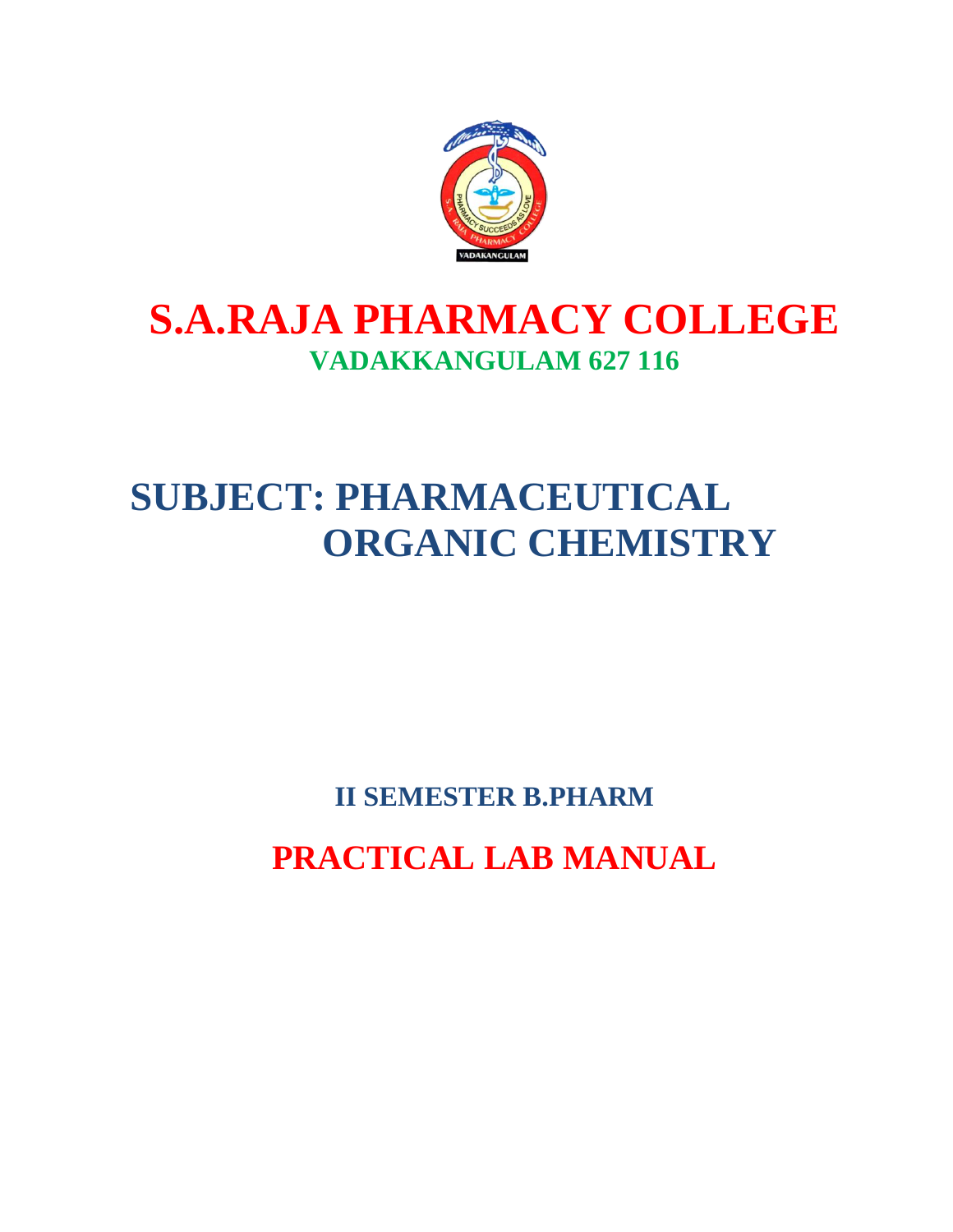| S.No            | <b>EXPERIMENT</b>                          | PAGE NO. |
|-----------------|--------------------------------------------|----------|
|                 | <b>PREPARATION</b>                         |          |
| 1               | Benzoic Acid                               |          |
| $\overline{2}$  | Iodoform                                   |          |
| 3               | Salicylic Acid                             |          |
| $\overline{4}$  | <b>Urea Nitrate</b>                        |          |
| 5               | Benzamide                                  |          |
| 6               | Acetanilide                                |          |
| 7               | Benzanilide                                |          |
| $\overline{8}$  | Acetyl Salicylic Acid                      |          |
|                 | STEREO CHEMISTRY MODEL                     |          |
| 9               | Methane                                    |          |
| 10              | Ethylene                                   |          |
| 11              | Acetylene                                  |          |
|                 | DETERMINATION of Melting and Boiling point |          |
| 12              | <b>Melting Point</b>                       |          |
| 13              | <b>Boiling Point</b>                       |          |
|                 | <b>SALT ANALYSIS</b>                       |          |
| 14              | Qualitative salt analysis Sample No-1      |          |
| $\overline{15}$ | Qualitative salt analysis Sample No-2      |          |
| 16              | Qualitative salt analysis Sample No-3      |          |
| 17              | Qualitative salt analysis Sample No-4      |          |
| 18              | Qualitative salt analysis Sample No-5      |          |
| 19              | Qualitative salt analysis Sample No-6      |          |
| $\overline{20}$ | Qualitative salt analysis Sample No-7      |          |
| 21              | Qualitative salt analysis Sample No-8      |          |
| 22              | Qualitative salt analysis Sample No-9      |          |
| 23              | Qualitative salt analysis Sample No-10     |          |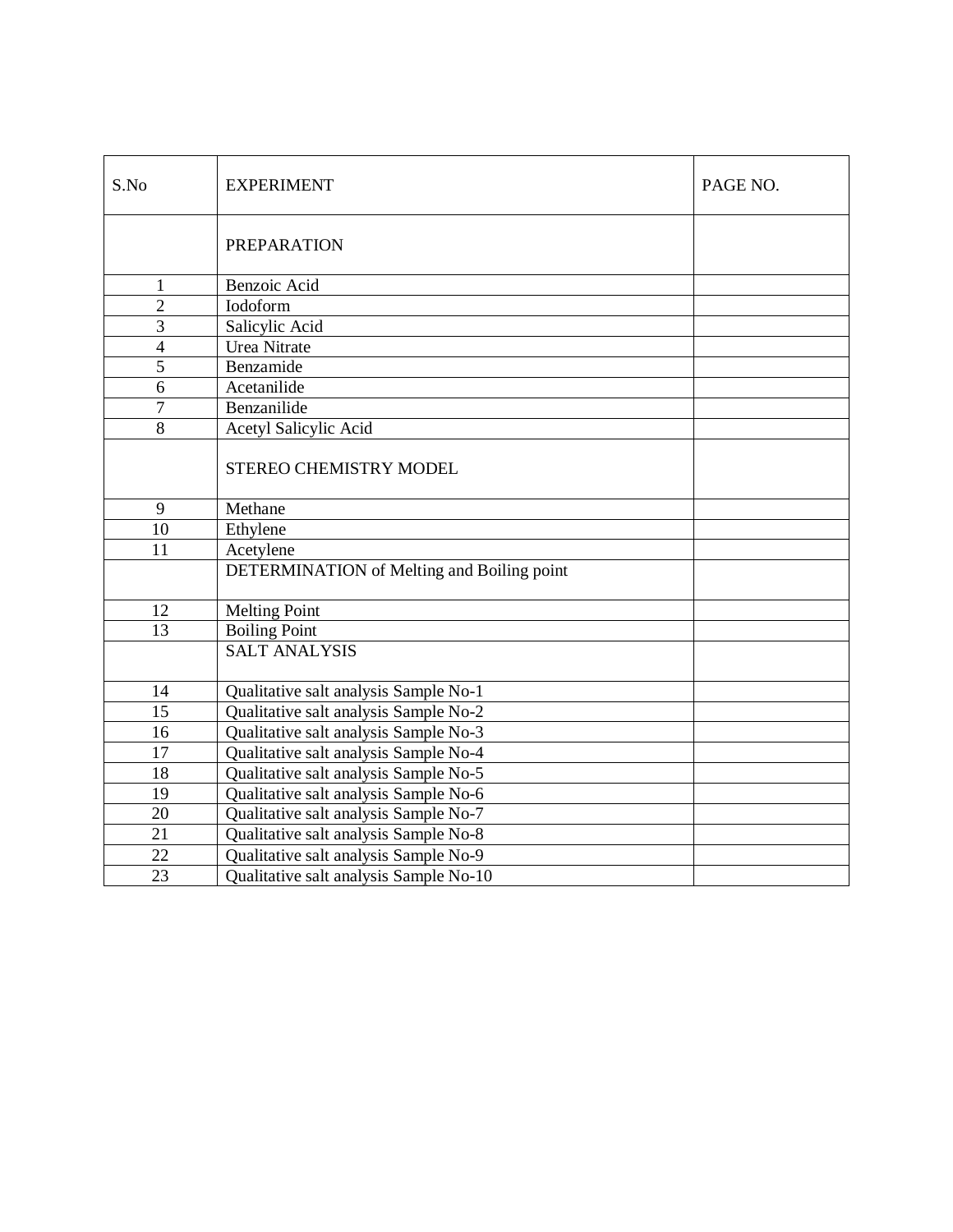# PREPARATION OF BENZOIC ACID

Aim:

To prepare and submit benzoic acid from benzamide Principle:

Benzoic acid is an aromatic acid. It can be prepared by the reaction of benzamide with sodium hydroxide which on hydrolysis gives sodium benzoate and ammonia. It is then acidified with conc. HCl to give benzoic acid.

Chemical required:

| Benzamide | 1.5g |
|-----------|------|
| 10% NaOH  | 10ml |
| Conc.HCl  | q.s  |

Procedure:

Take 1.5g of benzamide and 10% NaOH 10ml in a round bottom flask which are mixed well with constant stirring and heated in a water bath until ammonia gas ceases completely. Cool the beaker and add 20ml of distilled water and then add Conc.HCl drop by drop till the solution becomes acidic. Filter the solution and wash with water to remove all impurities and finally dried and weighed.

Recrystallisation:

It is recrystallised by using hot water.

Report:

The amount of benzoic acid is obtained  $=$ Chemical reaction: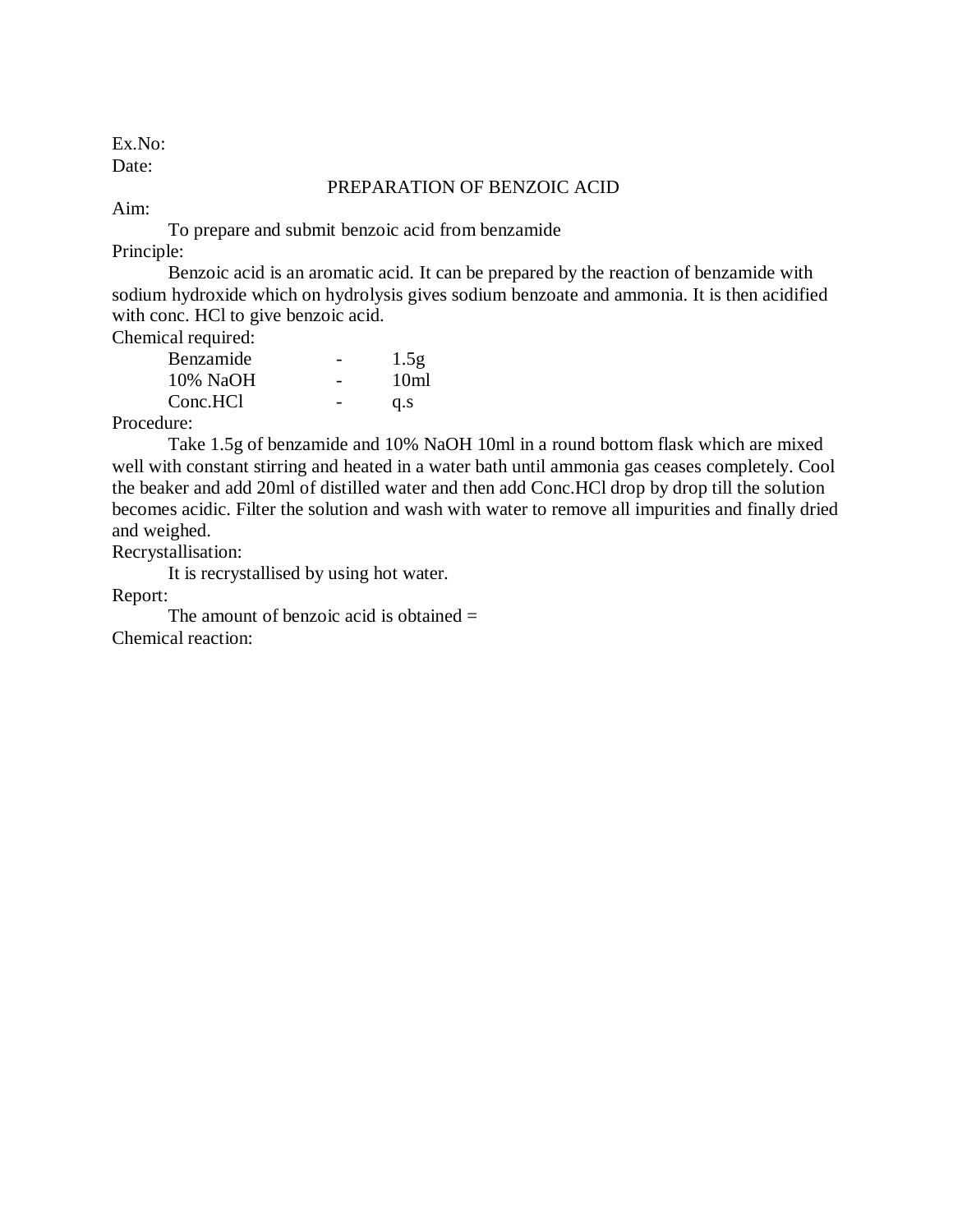### PREPARATION OF IODOFORM

Aim:

To prepare and submit iodoform from acetone

Principle:

The principle involved in the preparation of iodoform is halogenation. When methyl ketone or aldehyde having CH3C=o group, ethanol, is treated with halogen in the presence of base like sodium hydroxide, it undergoes aliphatic substitution to form a salt of haloform. In this preparation acetone reacts with iodine in the presence of base like sodium hydroxide to give iodoform, sodium acetate, sodium iodide.

Chemical required:

| Acetone             | 3ml  |
|---------------------|------|
| 10% iodine solution | 10ml |
| 10% NaOH            | q.s  |

Procedure:

Take 3ml of acetone and 10ml of 10% iodine solution and add 10% NaOH drop by drop with continuous stirring in a beaker until to get iodoform as a lemon yellow crystalline solid. Filter the solution and wash with cold water and finally dried and weighed. Recrystallisation:

It is recrystallised by using a mixture of methanol and water in the ratio 1:1 Report:

The amount of iodoform is obtained  $=$ Chemical reaction:

 $CH_3-C_0-CH_3 + 3I_2 + 4NaOH \rightarrow CHI_3 + CH_3COONa + 3NaI + 3H_2O$ (Acetone) (Iodine) (Iodoform) (Sodium acetate) (Sodium iodide)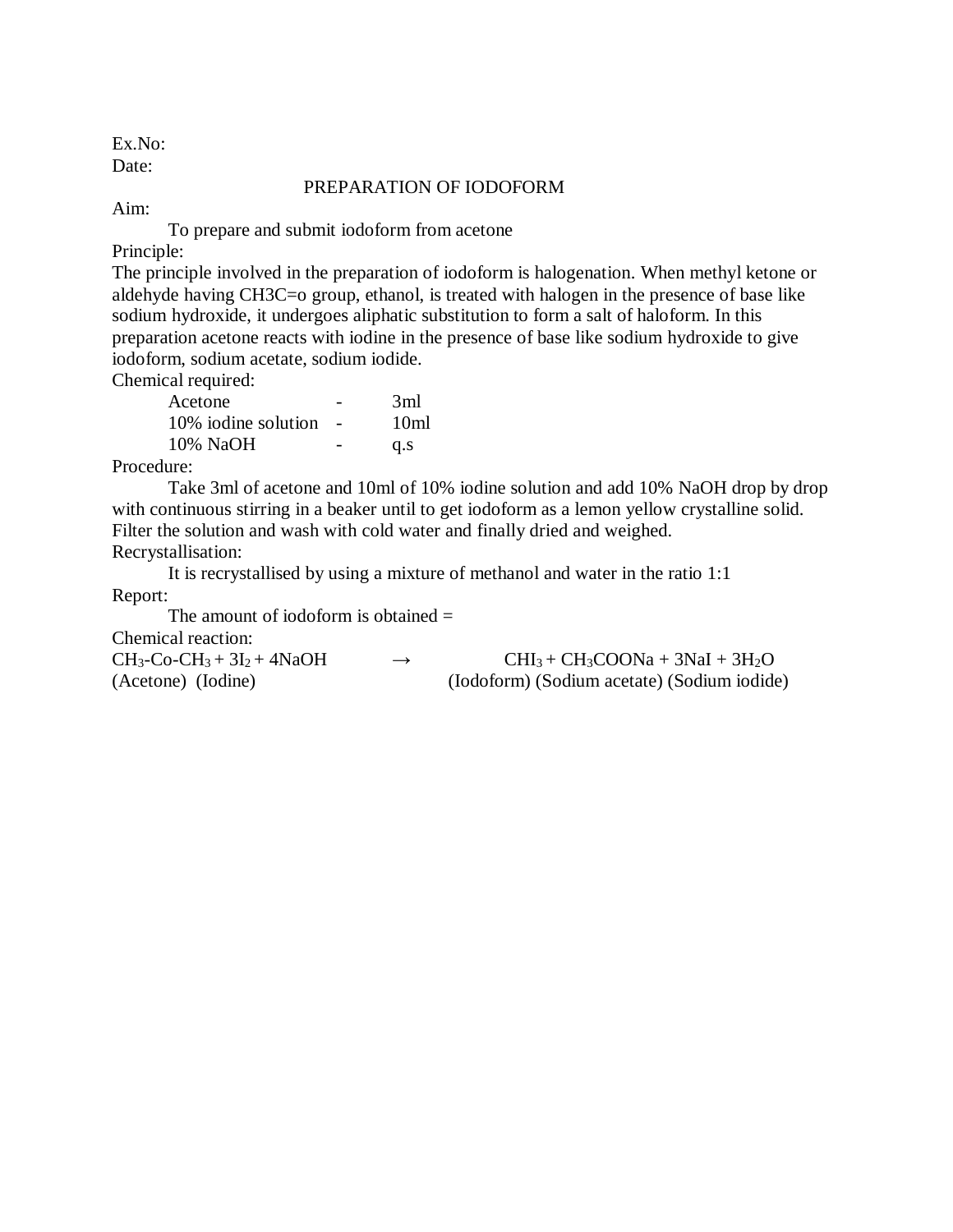## PREPARATION OF BENZOIC ACID

Aim:

To prepare and submit salicylic acid from methyl salicylate Principle:

Salicylic acid is an aromatic acid. It can be prepared when methyl salicylate is heated with sodium hydroxide which on hydrolysis gives sodium salicylate and methanol. This sodium salicylate undergoes acid hydrolysis with conc. HCl to give salicylic acid. Chemical required:

| Methyl salicylate | 2ml             |
|-------------------|-----------------|
| 10% NaOH          | 10 <sub>m</sub> |
| Conc.HCl          | q.s             |

Procedure:

Take 2ml of methyl salicylate and10ml of 10% NaOH in a 10ml beaker or round bottom flask and mix well and heat. The mixture in a water bath until oily layer of methyl salicylate is disappears. To the mixture add Conc.HCl drop by drop until the solution becomes acidic. Filter the solution and wash with water to remove all impurities collect the precipitate and finally dried and weighed.

Recrystallisation:

It is recrystallised by using hot water.

Report:

The amount of salicylic acid is obtained  $=$ Chemical reaction: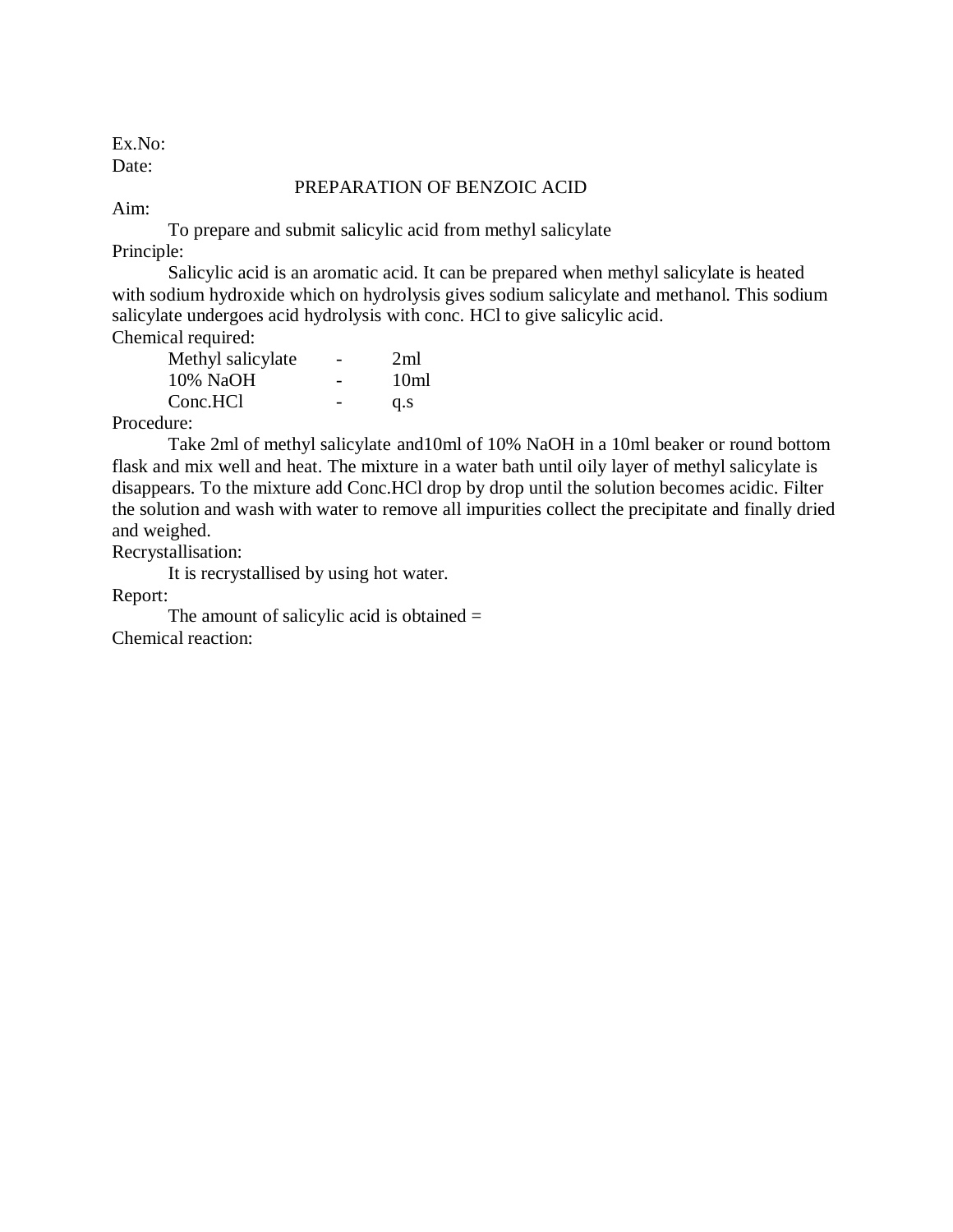PREPARATION OF UREA NITRATE

Aim:

To prepare and submit urea nitrate from urea

Principle:

The principle involved in the preparation of urea nitrate is nitration. Urea is nitrated with concentrated nitric acid to get urea nitrate

Chemical required:

| Urea            | 2g  |
|-----------------|-----|
| Conc. $HNO3$    | 4ml |
| Distilled water | 8ml |

Procedure:

Take 2g of urea and dissolve in 8ml of distilled water and make into a saturated solution in a 100ml beaker and stirred well. To this add concentrated nitric acid drop by drop until the precipitate of urea nitrate is obtained. Wash the precipitate with concentrated nitric acid and finally dried and weighed.

Report:

The amount of urea nitrate is obtained  $=$ 

Chemical reaction:

|        | $H_2N$ -Co-N $H_2$ + HONO <sub>2</sub><br>$\rightarrow$ | $H_2N$ -Co-N $H_2$ .HNO <sub>3</sub> |
|--------|---------------------------------------------------------|--------------------------------------|
| (Urea) | (Conc. nitric acid)                                     | (Urea nitrate)                       |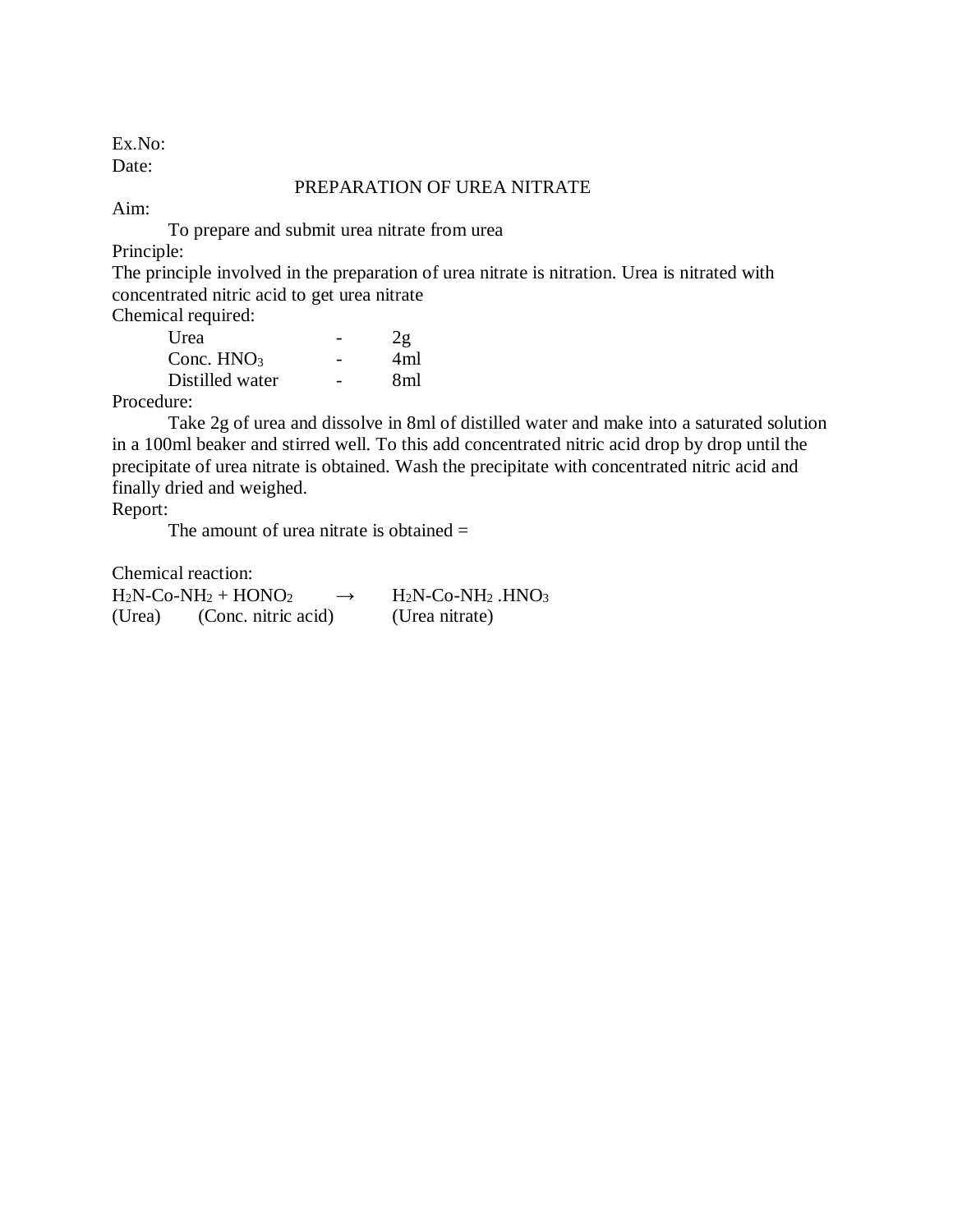#### PREPARATION OF BENZAMIDE

Aim:

To prepare and submit benzamide from benzoyl chloride Principle:

Benzamide is an aromatic amide. It can be prepared by the action of benzoyl chloride with aqueous ammonia solution. It gives benzamide and hydrochloric acid. The formed hydrochloric acid is neutralized with excess of ammonia as ammonium chloride. Chemical required:

Benzoyl chloride - 5ml Conc. ammonia solution - 10ml

Procedure:

Take 10ml of Conc. ammonia solution in an iodine flask cool in a ice bath. To this add 5ml of benzoyl chloride gradually and shake the flask frequently until the precipitate of benzamide is obtained. Collect the precipitate and wash with water to remove all impurities and finally dried and weighed.

Recrystallisation:

It is recrystallised by using hot water.

Report:

The amount of benzamide is obtained  $=$ Chemical reaction: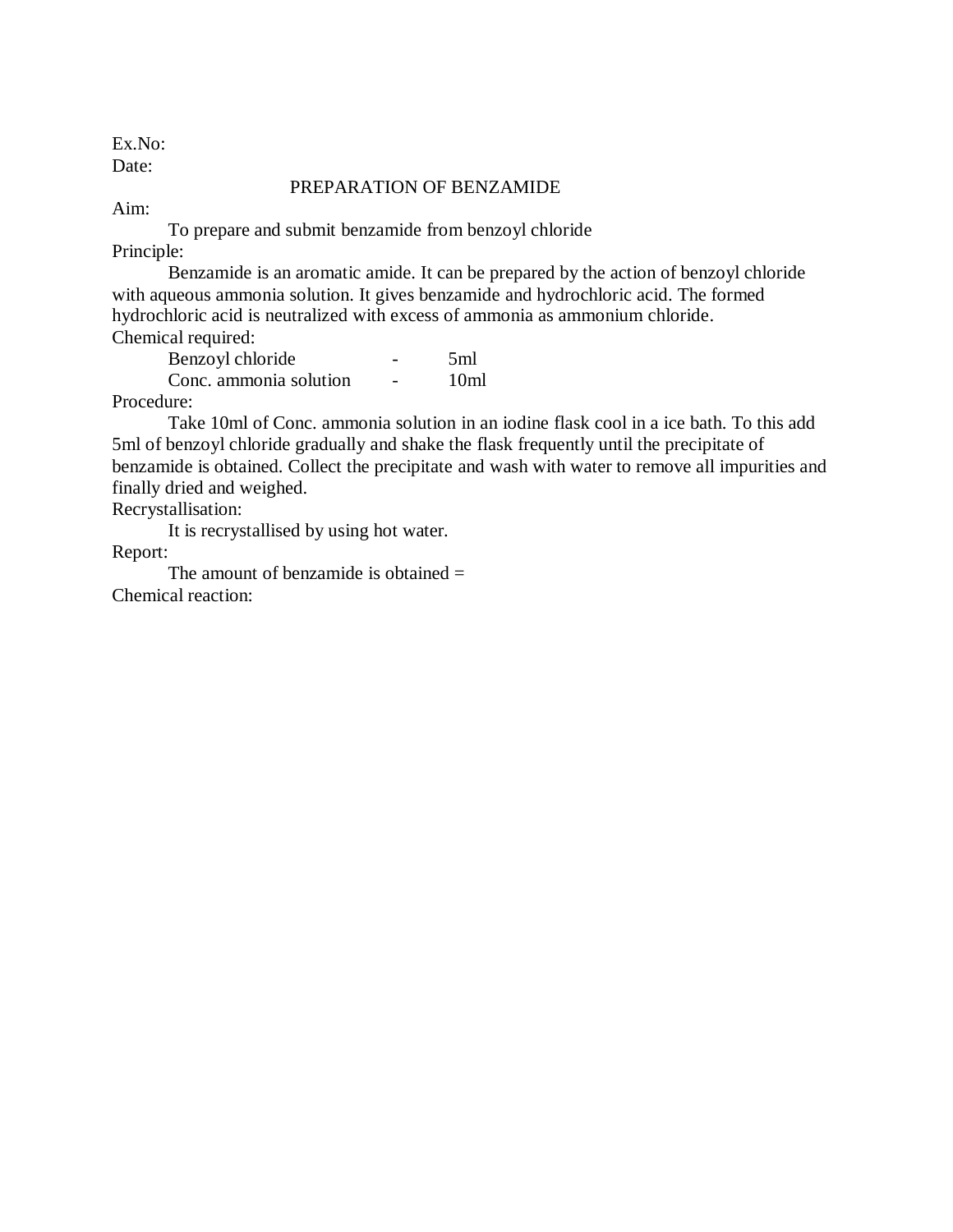## PREPARATION OF ACETANILIDE

Aim:

To prepare and submit acetanilide from aniline

Principle:

The principle involved in the preparation of acetanilide is acetylation. Acetylation is done by using a mixture of acetic anhydride and sodium acetate or acetic anhydride and acetic acid. When aniline is treated with acetic anhydride and sodium acetate, it gets acetylated to give acetanilide.

Chemical required:

| Aniline          | 3ml    |
|------------------|--------|
| Acetic anhydride | 4ml    |
| Sodium acetate   | 12.5ml |
| Conc.HCl         | 2.5ml  |

Procedure:

Take 100ml of water in a 250ml clean conical flask and add 2.5ml of Conc.HCl and shake well. Then add 3ml of aniline and stirred well until aniline completely passes into solution as anilinium ion. Add 4ml of acetic anhydride to the resulting solution until it dissolves completely. Add 12.5ml of 33% sodium acetate and stirred well vigorously cool the solution. It is then filtered and wash with water to remove impurities and finally dried and weighed. Recrystallisation:

It is recrystallised by using hot water

Report:

The amount of acetanilide is obtained  $=$ Chemical reaction: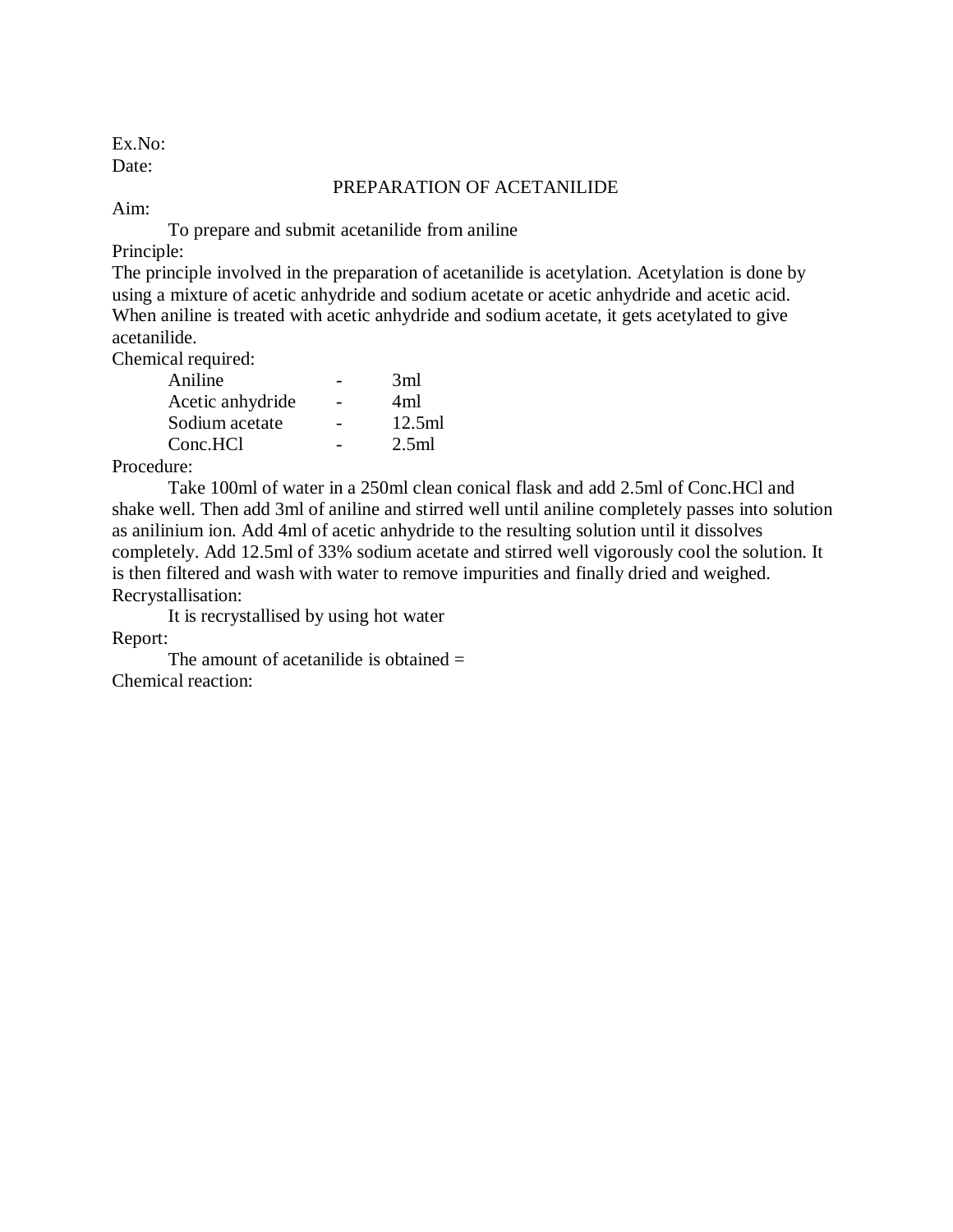Ex.No:

#### Date: PREPARATION OF BENZANILIDE

Aim:

To prepare and submit benzanilide from aniline

Principle:

Benzanilide is an aromatic anilide. The principle involved in the preparation of benzanilide is benzoylation. When treated with benzoyl chloride in the presence of aqueous sodium hydroxide to give benzanilide. The aqueous sodium hydroxide is used to remove benzoyl chloride which gives sodium benzoate and hydrochloric acid. This reaction is called Schotten Boumann method of benzoylation.

| Chemical required: |     |     |
|--------------------|-----|-----|
| Aniline            |     | 3ml |
| Benzoyl chloride   | 5ml |     |
| 10% NaOH           | 4ml |     |
| Alcohol            |     | 5ml |

Procedure:

Take 3ml of aniline and 40ml of 10% of sodium hydroxide in a 250ml of conical flask and mix well. To this add 5ml of benzoyl chloride and shake the flask continuously for 15-20 minutes,until the smell of benzoyl chloride ceases completely. Collect the precipitate and wash with water and finally dried and weighed.

**Recrystallisation:** It is re-crystallised by using alcohol. Report:

The amount of benzanilide is obtained  $=$ Chemical reaction: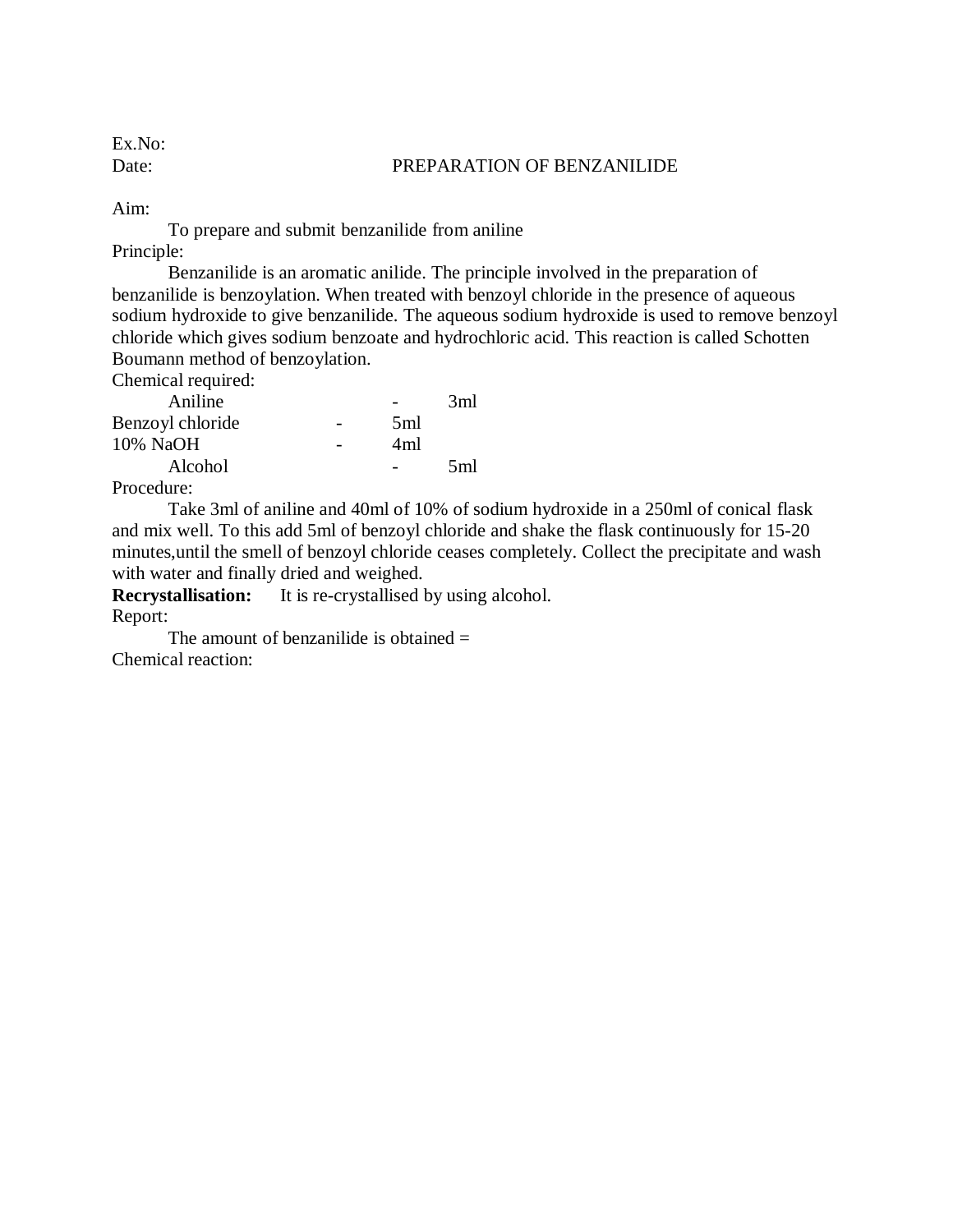Ex.No:

Date:

# PREPARATION OF ACETYL SALICYLIC ACID

Aim:

To prepare and submit acetyl salicylic acid from salicylic acid Principle:

Acetyl salicylic acid is an aromatic acid. It can be prepared when salicylic acid is treated with acetic anhydride or acetyl chloride in the presence of concentrated sulphuric acid. It gets acetylated to give acetyl salicylic acid

Chemical required:

| Salicylic acid                                          | 2g |           |
|---------------------------------------------------------|----|-----------|
| Acetic anhydride                                        |    | 4ml       |
| Conc.H <sub>2</sub> SO <sub>4</sub>                     |    | 3-4 drops |
| $\mathbf{D}_{\text{max}}$ and $\mathbf{J}_{\text{max}}$ |    |           |

Procedure:

Take 2g of salicylic acid and 4ml of acetic anhydride in a 100ml clean dry conical flask. To this add 3-4 drops of Conc.H<sub>2</sub>SO<sub>4</sub> and shake well for 15 minutes until the precipitate of acetyl salicylic acid is obtained. To this add 50ml of distilled water and filter the solution. Collect the precipitate and finally dried and weighed.

Recrystallisation:

It is recrystallised by using hot ethanol or boiling water.

Report:

The amount of acetyl salicylic acid is obtained  $=$ Chemical reaction: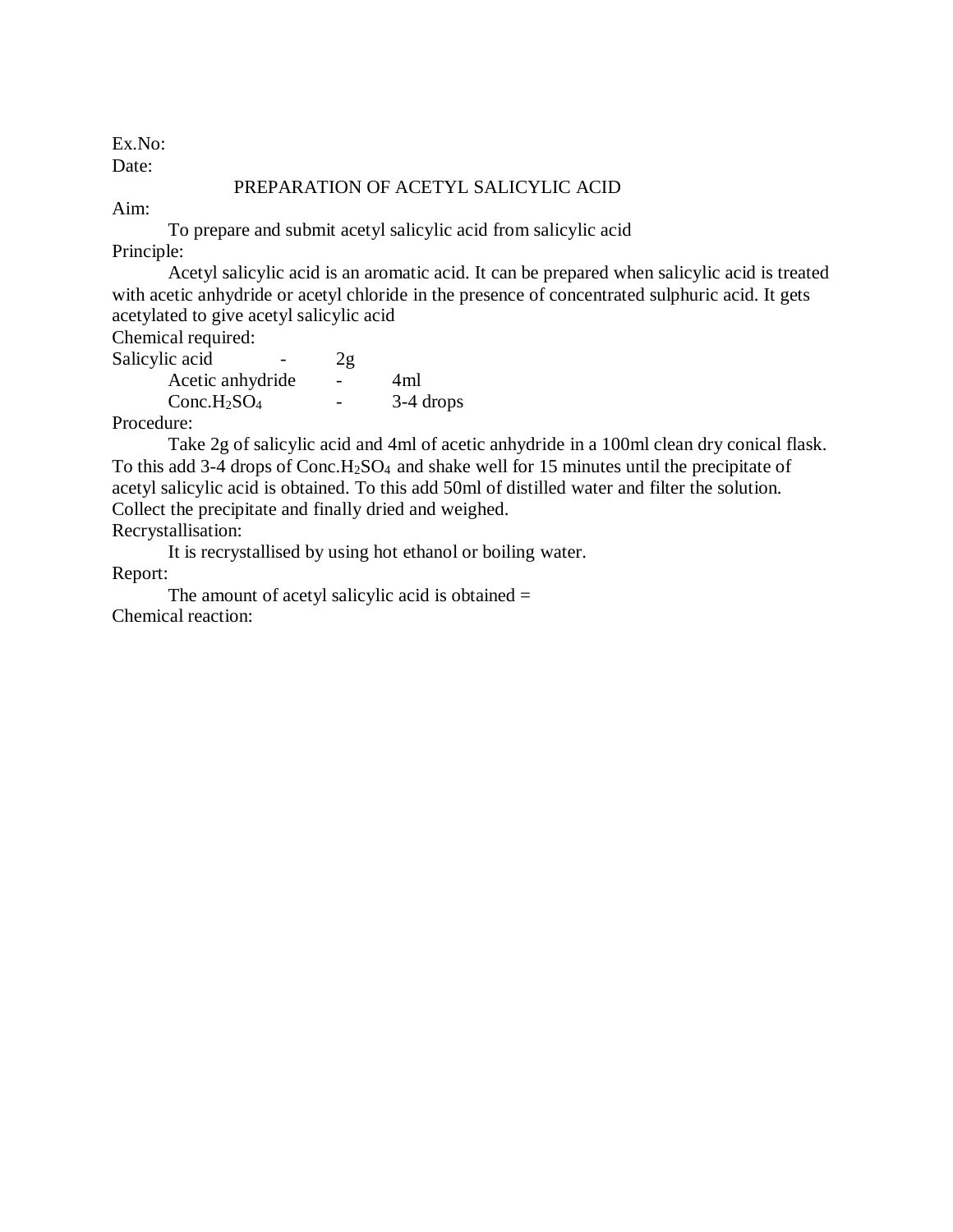# STEREO CHEMISTRY MODEL

Ex.No: Date:

Aim:

# METHANE

To make a stereo model of methane by using ball and stick molecules and explain the formation of bonds, bond angles and bond length.

Description:

| Shape of the molecule | Tetrahedral    |
|-----------------------|----------------|
| Bond angle            | $109^0 28'$    |
| Bond length           | $1.09A^{0}$    |
| Bond energy           | 102K Cal/ mole |
|                       |                |

(To break any one of the bonds of methane) Hybridization:

Four  $Sp<sup>3</sup>$  orbital are found by the interaction of its one S orbital and three p orbital to give a four new equivalent orbital of identical (some energy and shape)

The four  $Sp<sup>3</sup>$  orbital are arranged in such a way that their axis are directed towards the corners of the regular tetrahedral with carbon located at the center.

Each carbon- hydrogen covalent bond in methane is formed by overlap of one  $Sp<sup>3</sup>$  orbital from carbon and one s from hydrogen.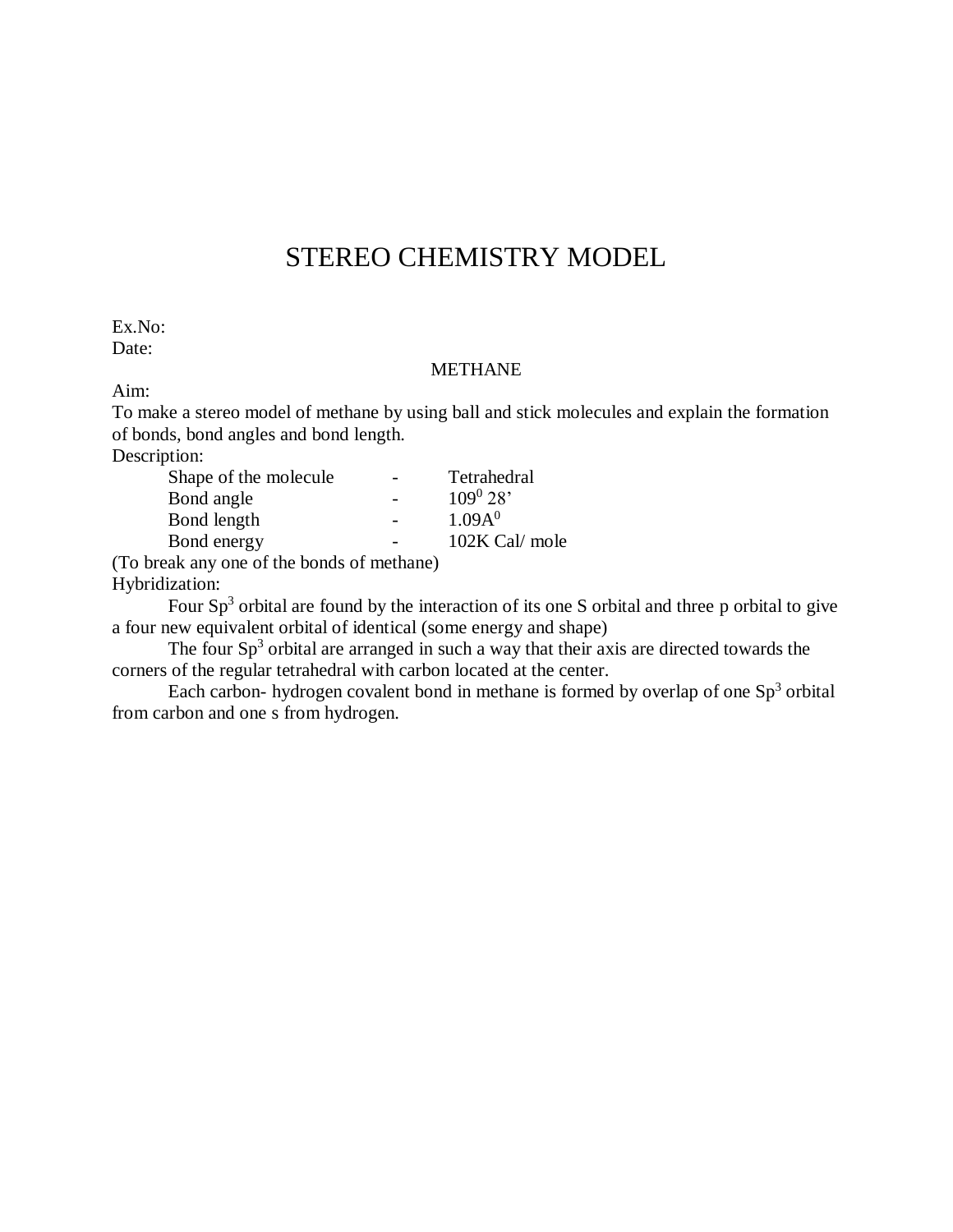Aim:

# ETHYLENE

To make a stereo model of ethylene by using ball and stick models and explain the formation of bonds, bond angles and bond length.

Description:

| Bond angle          | $\overline{\phantom{0}}$ | $120^{0}$   |
|---------------------|--------------------------|-------------|
| Bond length $(C=C)$ | $\overline{\phantom{0}}$ | $1.34A^{0}$ |
| Bond Length $(C-H)$ | $\overline{\phantom{0}}$ | $1.09A^{0}$ |

Hybridization:

The ethylene, carbon atoms are  $Sp^2$ . The two  $Sp^2$  hybridized carbons are attached to each other by  $\sigma$  bond and  $\pi$  bond. The  $\sigma$  bond results from the overlap of unhybridized p orbital. The remaining Sp<sup>2</sup> orbital form  $\sigma$  bond with either carbon (or) hydrogen atom. Ethylene is a planar molecule and is trigonal shape. The carbon-carbon double bond in alkenes is made of one  $\sigma$  bond and  $\pi$  bond.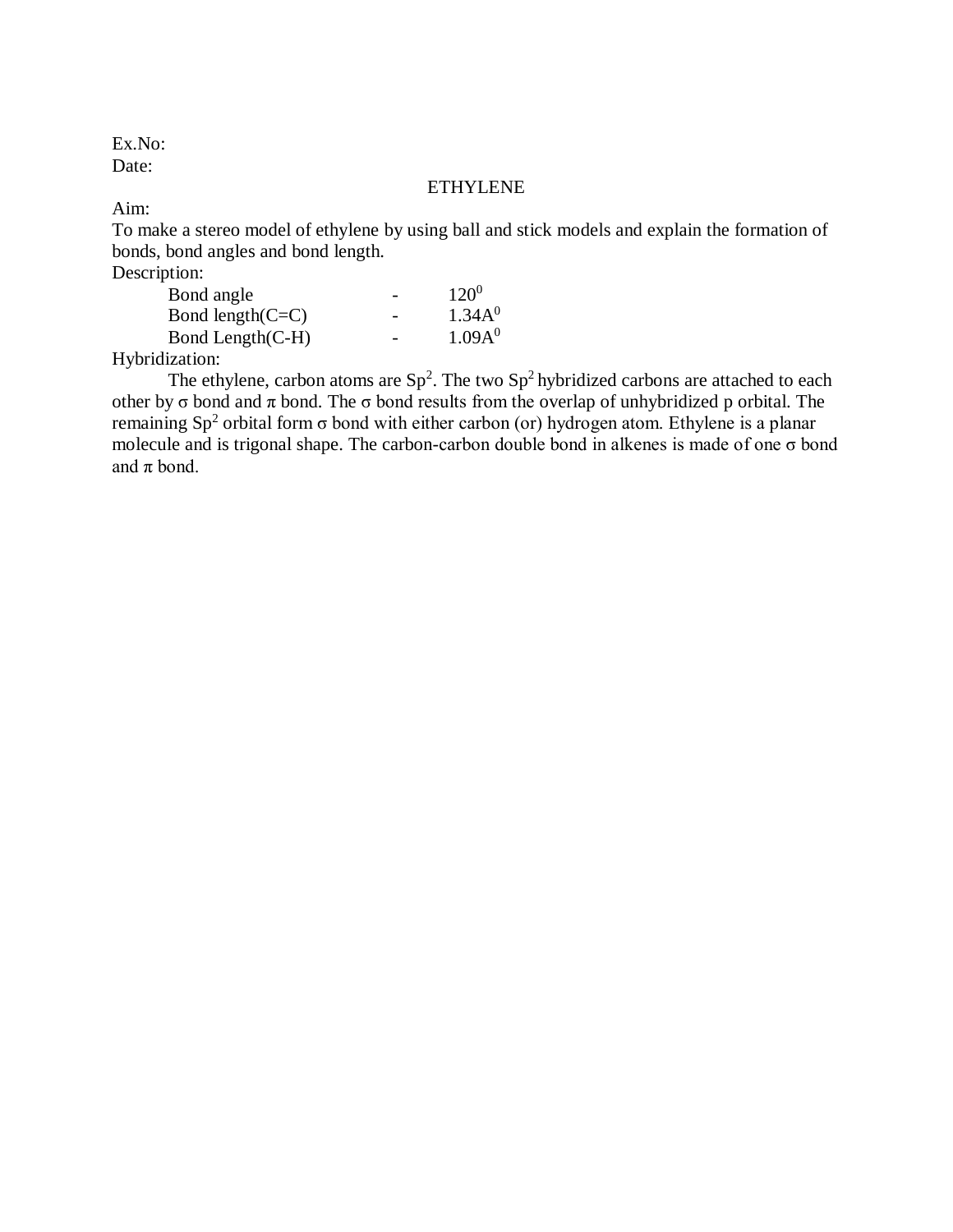# ACETYLENE

Aim: To make a stereo model of acetylene by using ball and stick models and explain the formation of bonds, bond angles and bond length.

Description:

| Bond angle          | $\overline{\phantom{0}}$ | $180^{0}$           |
|---------------------|--------------------------|---------------------|
| Bond length $(C=C)$ |                          | 1.20A <sup>0</sup>  |
| Bond length (C-H)   | $\overline{\phantom{0}}$ | $1.09 A^{0}$        |
| Bond energy $(C-C)$ | $\overline{\phantom{0}}$ | 123-199 K Cal/ mole |
| $\lambda$ irationi  |                          |                     |

Hybridization:

In this molecule the hybridization of one s- orbital and one p- orbital to form two equivalent collinear orbital which are directed in straight line with an angle of  $180^0$ . The other two p- orbital remained pure.

In acetylene one of the Sp orbital of each carbon atom overlap with one another along the axis to form  $C-C$   $\sigma$  bond. The remaining one Sp orbital of each carbon atom overlap with two sorbital of hydrogen atom to form two C-H σ bond. The left pure p-orbital (py,pz) of each carbon atom containing electrons overlap to form two  $\pi$  molecule orbital. This  $\pi$  molecule orbital at right angle to each other and the result is a molecule in which  $\pi$  electron density cylindrically symmetrical about linear Sp bond.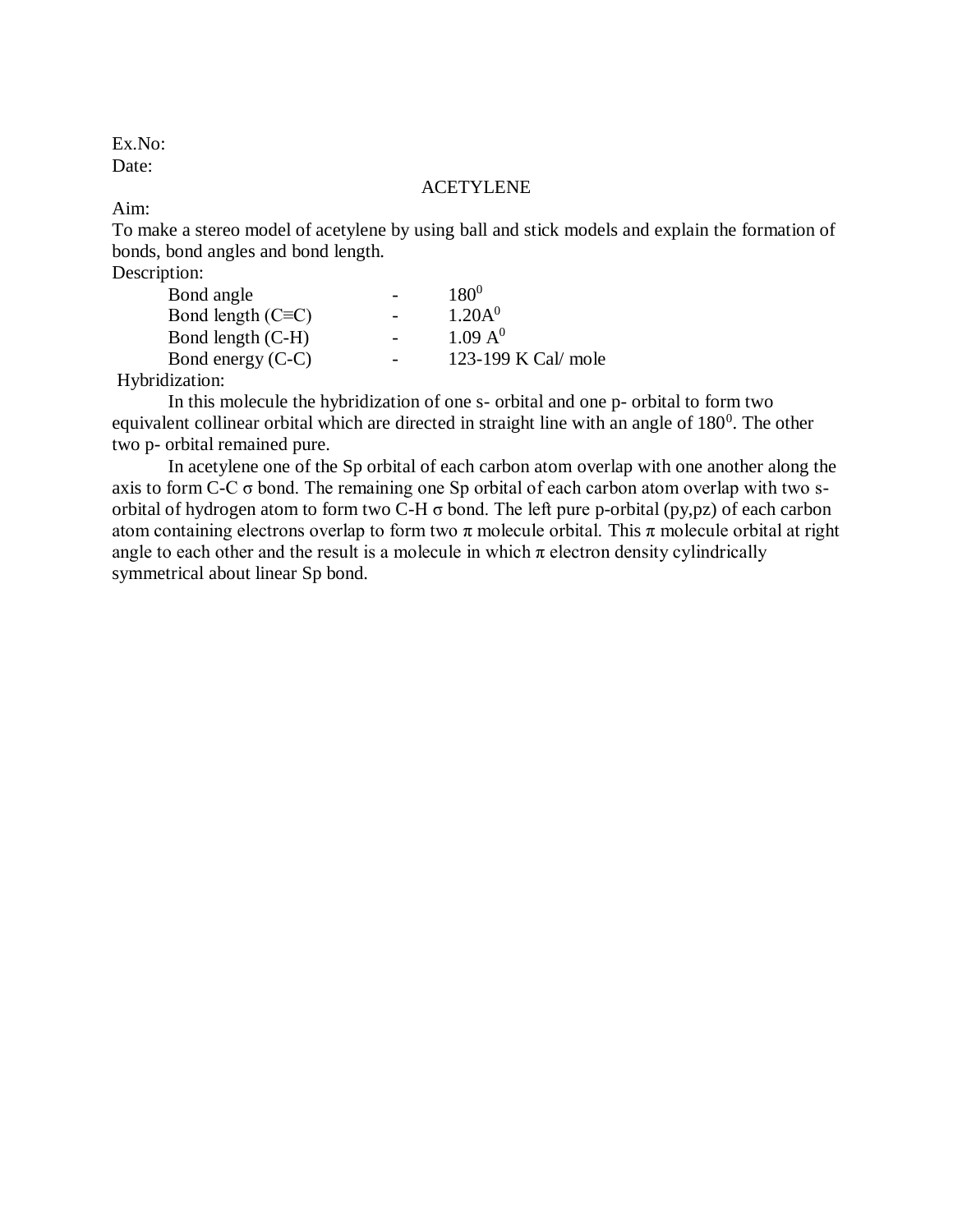## DETERMINATION OF MELTING POINT

Aim:

To determine the melting point of the given sample.

Principle:

The melting point is defined as the temperature of which the liquid and solid forms of a compound exist in its equilibrium with each other. The pure compounds have very short melting range where as impure compounds have wide melting point hence if a substance is not pure it will not melt over 0-5<sup>0</sup>C range or less while the other compounds of ordinary purity will melt over at a range of  $1\n-2$ <sup>o</sup>C.

## Procedure:

A small amount of the substance is powdered well in a clean porous plate with the help of spatula. A fine capillary tube of 8cm length is taken and sealed at one end by insulating in a Bunsen blue flame. The material is filled in the tube by pressing through the open end with sample kept in a watch glass and then tapping the closed end gently on a desk in order to force the sample down to the bottom. The process of tapping is repeated till the packed substance in the capillary tube stands 3-4mm from the sealed end. A 50ml glass beaker is half filled with liquid paraffin and then it is placed on wire gauze supported by tripod stand. A thermometer is kept front in a iron stand with the help of a cork it is covered into beaker, So that the bulb is well immersed in liquid paraffin the capillary tube which is with the substance is tied with thermometer. The tip of thermometer and capillary tube are in same level.

Now the beaker is slowly heated by means of Bunsen burner and the liquid paraffin is stirred gently at the same time watch the substance in the capillary tube and mercury level in the thermometer. As the substance shows the melting at once the burns is removed and stirring of both is continued. The temperature will rise very slowly when some of the substance in the capillary tube rises the temperature on the thermometer is noted.

The above determinations are repeated twice after cooling the bath and take fresh capillary tube each time. The mean of the three reading gives exact melting point of substance.

#### Note:

Don't take a large amount of liquid in a heating bath it will take a long time to heat and thus causes unnecessary delay.

At high temperature the stirring of bath becomes unnecessary because the conventional current that are set up heat the bath uniformly.

Sometimes sulphuric acid in the beaker become blackish, to decolourise the bath add potassium nitrate will oxidize the crystals before warming. The nitric acid produced will oxidize the colouring matter and the bath becomes colourless.

For cooling the bath liquid paraffin or sulphuric acid stir it in or mixed it with same fresh liquid of substance. Keep melting over a wide range of temperature it is impure. A pure substance must have sharp melting point.

The liquid paraffin bath should be free from water molecule otherwise the liquid may explode.

Report: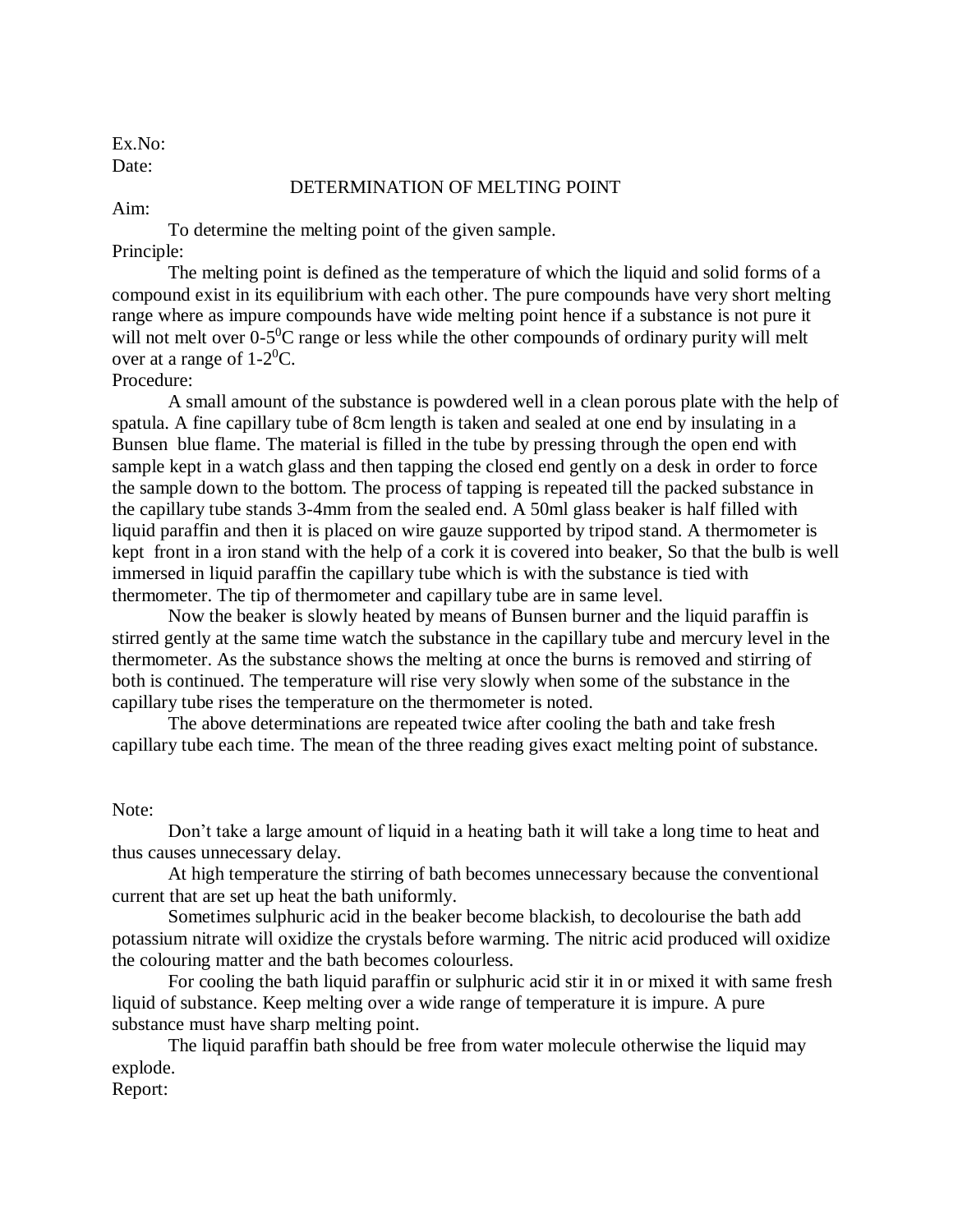The melting point of given sample is  $=$ 

# Melting Point of some pure compounds

| S.No           | Compound name           | Melting Point of pure compound<br>$\sin 0c$ |
|----------------|-------------------------|---------------------------------------------|
| $\mathbf{1}$   | Benzoic acid            | 121                                         |
| $\sqrt{2}$     | Salicylic acid          | 158                                         |
| 3              | Acetanilide             | 114                                         |
| $\overline{4}$ | Aspirin                 | 135                                         |
| $\sqrt{5}$     | Hydroquinone Diacetate  | 122                                         |
| 6              | Iodoform                | 119                                         |
| $\tau$         | 2,4,6- Tribromo Anilide | 119                                         |
| 8              | Para Bromo Anilide      | 167                                         |
| 9              | Urea Nitrate            | 163                                         |
| 10             | Picric Acid             | 162                                         |
| 11             | 5-NitroSalicylic acid   | 236                                         |
| 12             | Benzanilide             | 162                                         |
| 13             | 2-Naphthyl Benzoate     | 115                                         |
| 14             | Benzamide               | 129                                         |
| 15             | Formic Acid             | 200                                         |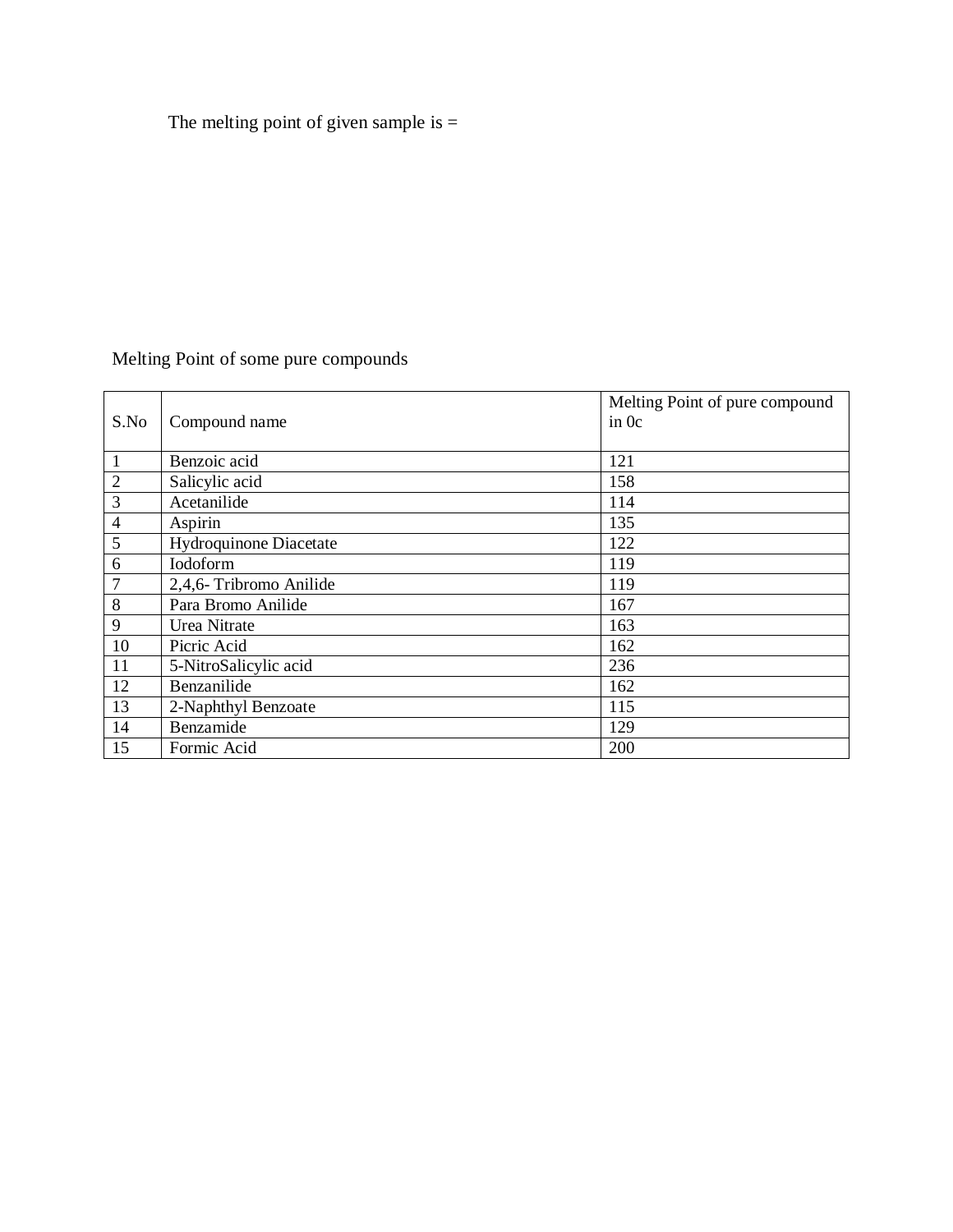## DETERMINATION OF BOILING POINT

Aim:

To determine the boiling point of the given sample.

Principle:

A pure organic compound liquid boils at a fixed temperature which is characteristic of that substance.

Procedure:

When only a small quantities of liquid its boiling point is determined by the capillary tube method. A few drops of liquid are placed in a thin walled small test tube. A capillary tube sealed at about 1cm from one end is dropped on to it. The glass tube containing the liquid and capillary is then tied along the thermometer is then so that liquid stands near tube. The thermometer is then dipped in a beaker containing paraffin oil or sulphuric acid.

The beaker is heated and the bath liquid stirred continuously with using a stirrer when the boiling point is reached bubble starts in a rapid stream from the lower end of capillary tube .The thermometer is read .The evolution of bubbles is just stopped and the experiment is repeated .The mean of the two reading is taken to be correct boiling point.

Report:

The boiling point of given sample is  $=$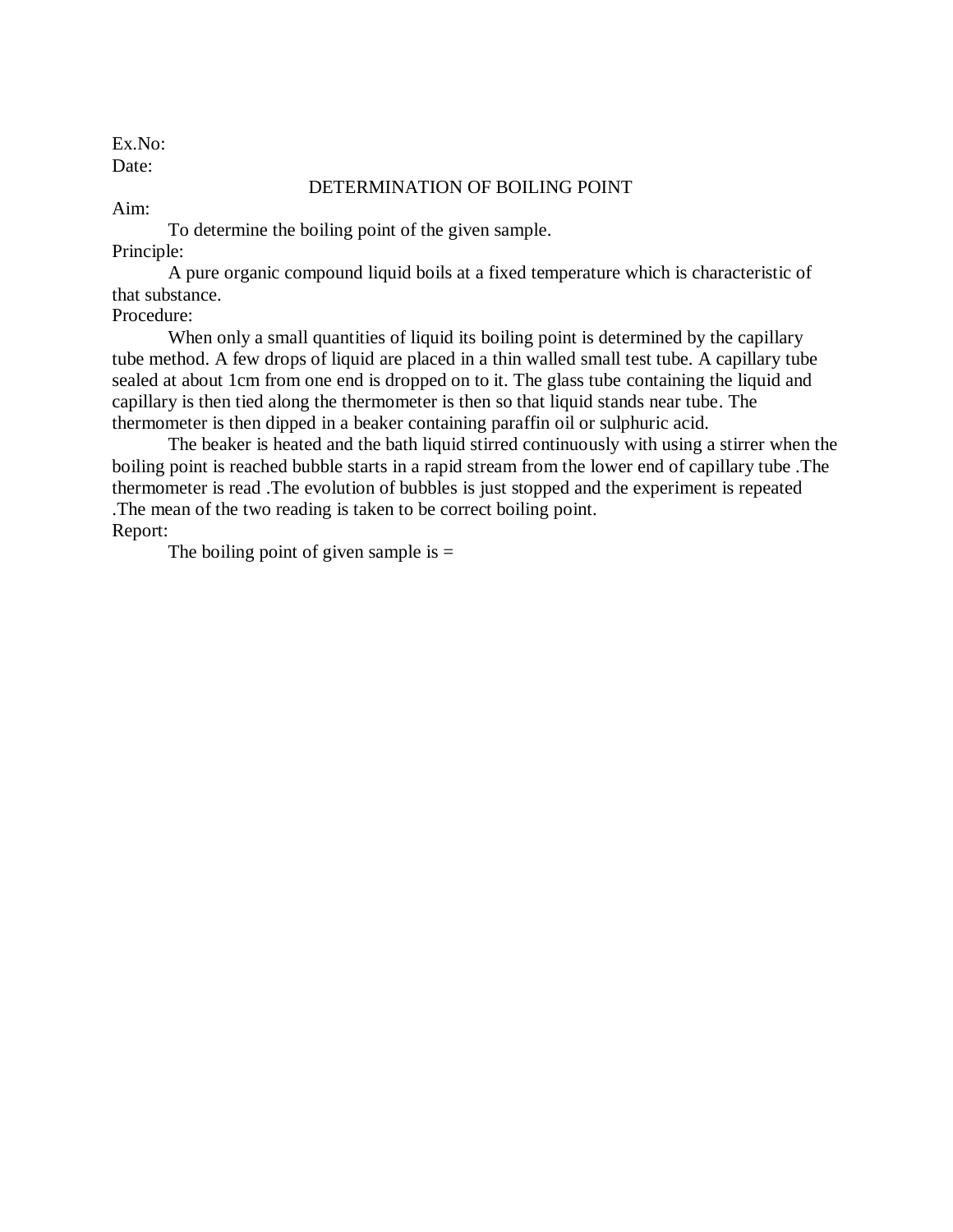| S.No           | Compound Name     | BP in corrected | Degree in Celsius observation |
|----------------|-------------------|-----------------|-------------------------------|
|                | Acetone           | 56              | 54                            |
| $\overline{2}$ | Aniline           | 183             | 180                           |
| 3              | Phenol            | 180             | 178                           |
| 4              | Benzene           | 80              | 82                            |
| 5              | Acetophenone      | 202             | 200                           |
| 6              | Phenyl Salicylate | 224             | 222                           |
| $\mathcal{I}$  | Chloroform        | 51              | 48                            |
| 8              | Ethyl alcohol     | 78              | 76                            |
| 9              | Ethyl acetate     | 77              | 73                            |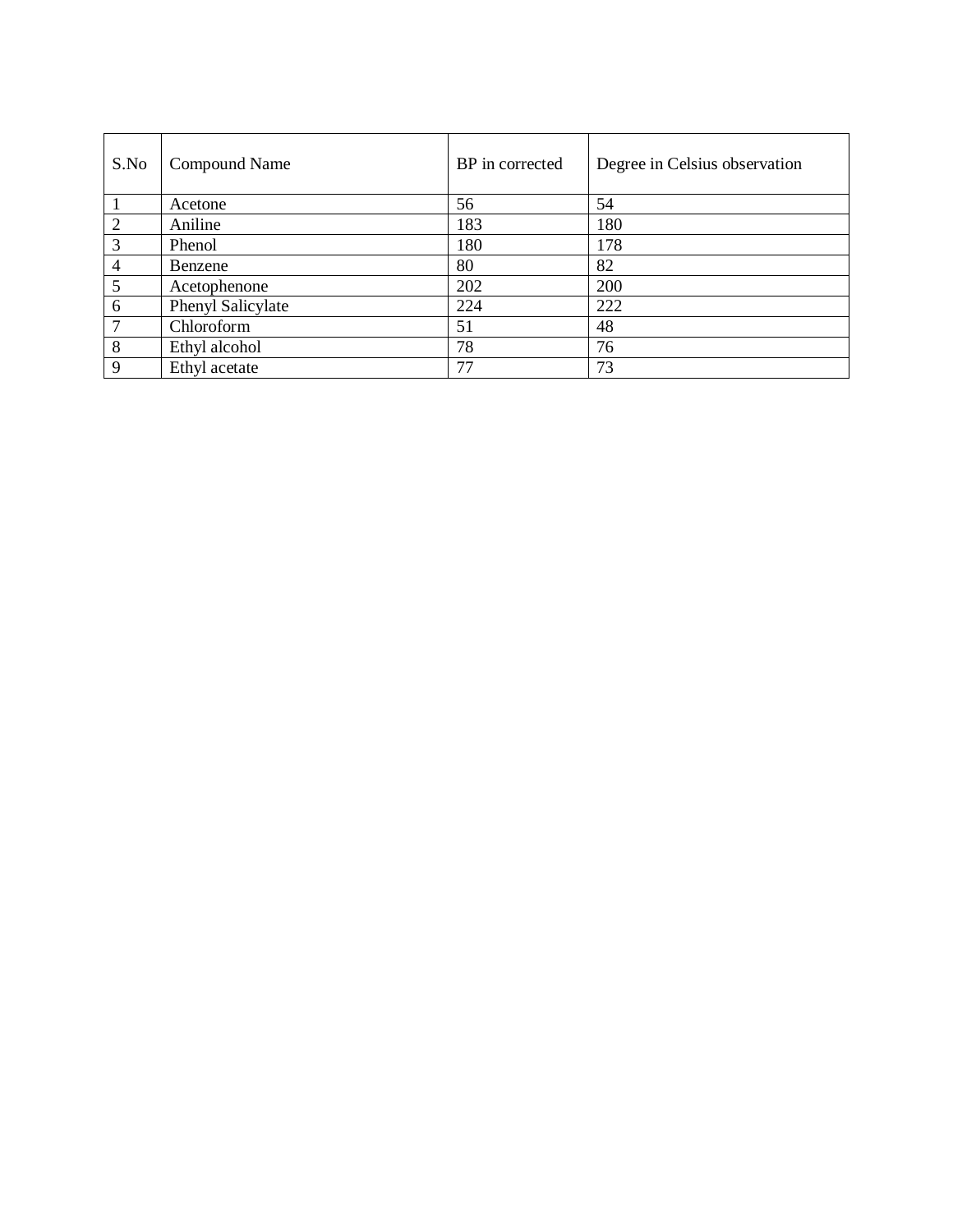| Experiment                 | Observation                                                                                         | Inference                                                         |
|----------------------------|-----------------------------------------------------------------------------------------------------|-------------------------------------------------------------------|
| Preliminary test           |                                                                                                     |                                                                   |
| <b>Physical State</b>      | Solid                                                                                               | May be acids, amides                                              |
|                            | Liquid                                                                                              | Phenols, alcohols, esters, aldehydes,<br>ketones, nitro compounds |
| 2.Colour                   | Colourless                                                                                          | Acids, aldehydes,<br>Ketones, Esters, Hydrocarbons                |
|                            | Yellow                                                                                              | Aromatic Nitro compounds                                          |
|                            | Brown or black                                                                                      | Phenols ,amines                                                   |
| 3.Smell(odour)             | <b>Pleasant Fruity</b>                                                                              | alcohols, esters                                                  |
|                            | Fishy or ammoniacal                                                                                 | Amines , hydrocarbons                                             |
|                            | Kerosene like                                                                                       | Hydrocarbons                                                      |
|                            | Pungent and irritating                                                                              | Acids , acid halides                                              |
|                            | <b>Bitter Almonds</b>                                                                               | May be benzaldehyde , nitrobenzene                                |
|                            | Phenolic                                                                                            | Phenols                                                           |
| Solubility                 |                                                                                                     |                                                                   |
| Cold water                 | Soluble                                                                                             | Sugars, acids, urea, thiourea                                     |
| Hot water                  | Soluble                                                                                             | Aromatic acids                                                    |
| 5% Sodium bicarbonate soln | Soluble with effervesence                                                                           | Carboxylic acid                                                   |
|                            |                                                                                                     | Phenols, acids                                                    |
| 5% sodium hydroxide        | *Soluble and reappears on<br>adding Hcl<br>*Soluble and turns yellow or<br>brown when boiled        | Sugars , Aliphatic aldehyde                                       |
|                            | *Soluble or oily layer<br>disappears on boiling and<br>forms white ppt on<br>acidification with Hcl | Esters or amides of aromatic acid                                 |
| Dil Hcl soln               | Soluble                                                                                             | Amines                                                            |

# **GENERAL SCHEME FOR IDENTIFICATION OF ORGANIC COMPOUNDS**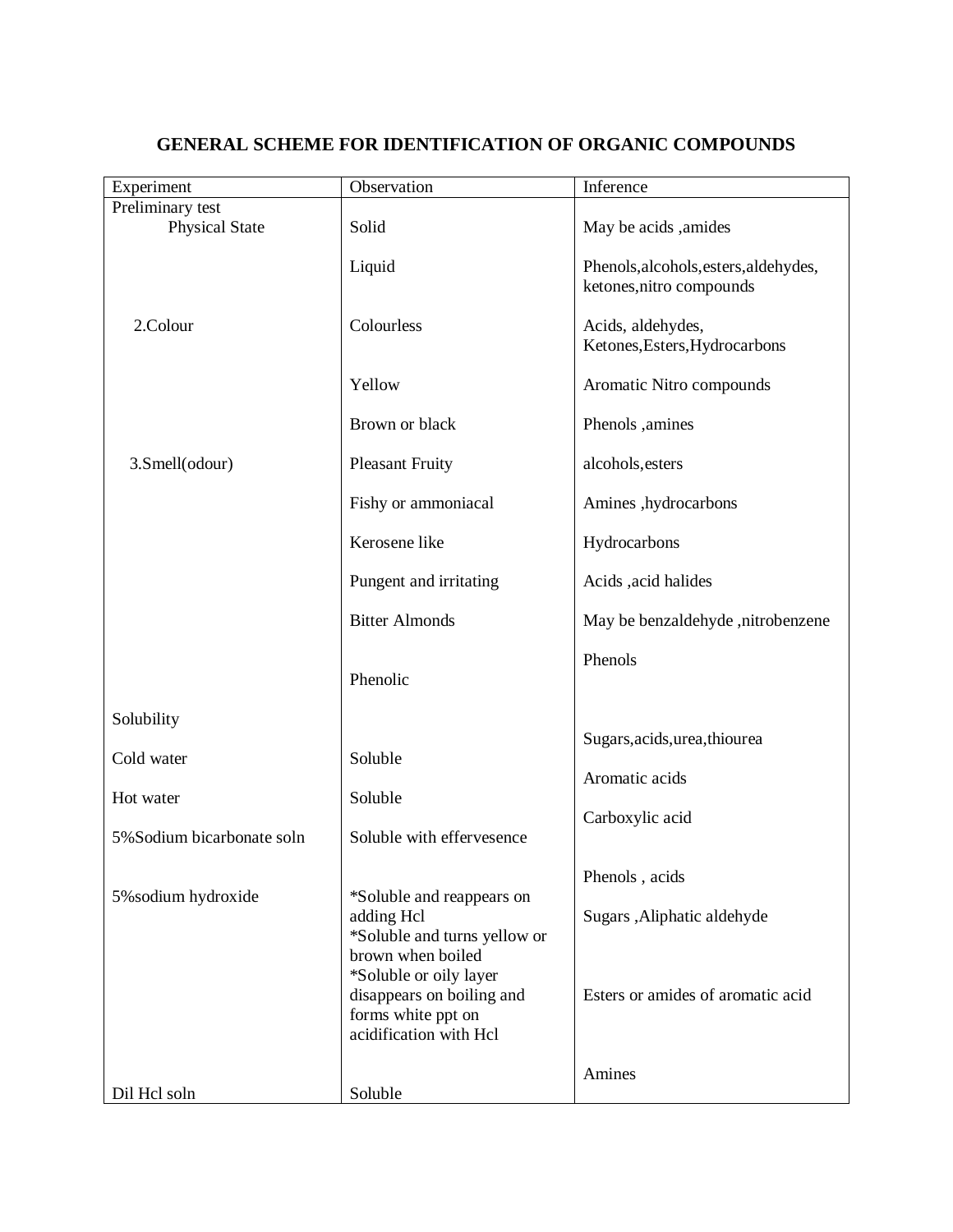| Con $H_2$ So <sub>4</sub>                                                                                                      | Soluble                          | Esters                                  |
|--------------------------------------------------------------------------------------------------------------------------------|----------------------------------|-----------------------------------------|
| Litmus paper test                                                                                                              |                                  | Amines                                  |
| Dissolve the substance and dip<br>the litmus paper                                                                             | Red to Blue<br>Blue to red       | Phenols or acids                        |
| Neutral Ferric chloride soln test                                                                                              |                                  |                                         |
| Add one or two drops of<br>Neutral Ferric chloride soln                                                                        | Violet, blue, green<br>White ppt | Phenols<br>α Naphthols                  |
|                                                                                                                                |                                  | β Naphthols                             |
|                                                                                                                                | Green colour                     | Carboxylic acids                        |
|                                                                                                                                | Brown ppt or buff colour         | Hydroxy acids                           |
| Aromatic /Aliphatic                                                                                                            | Yellow                           |                                         |
| 1. Ignition test                                                                                                               |                                  |                                         |
| A small quantity of substance is<br>ignited on a nickel spatula                                                                | Burns with Nonsmoky flame        | Aliphatic compound<br>Aromatic compound |
| 2. Nitration test(Electrophilic<br>substitution)                                                                               | Burns with smoky flame           |                                         |
| To a little of substance add a<br>mixture of 1ml of conc.HNO3<br>and 1ml of Con H2So4.It is<br>then heated on a water bath for | Colourless soln                  | Aliphatic compound                      |
| half an hour and poured into a<br>beaker containing 25 ml of<br>water                                                          | Yellow colour soln               | Aromatic compound                       |
|                                                                                                                                |                                  |                                         |
| Saturated / Unsaturated                                                                                                        |                                  |                                         |
| 1. Little of substance is shaken<br>with water and add Bromine<br>water                                                        |                                  |                                         |
| 2. Little of substance is                                                                                                      | Yellow colour decolourised       | Unsaturated                             |
| dissolved in Carbon tetra<br>chloride and Bromine water is                                                                     | Yellow colour persists           | Saturated                               |
| added in drops                                                                                                                 | Yellow colour decolourised       | Unsaturated                             |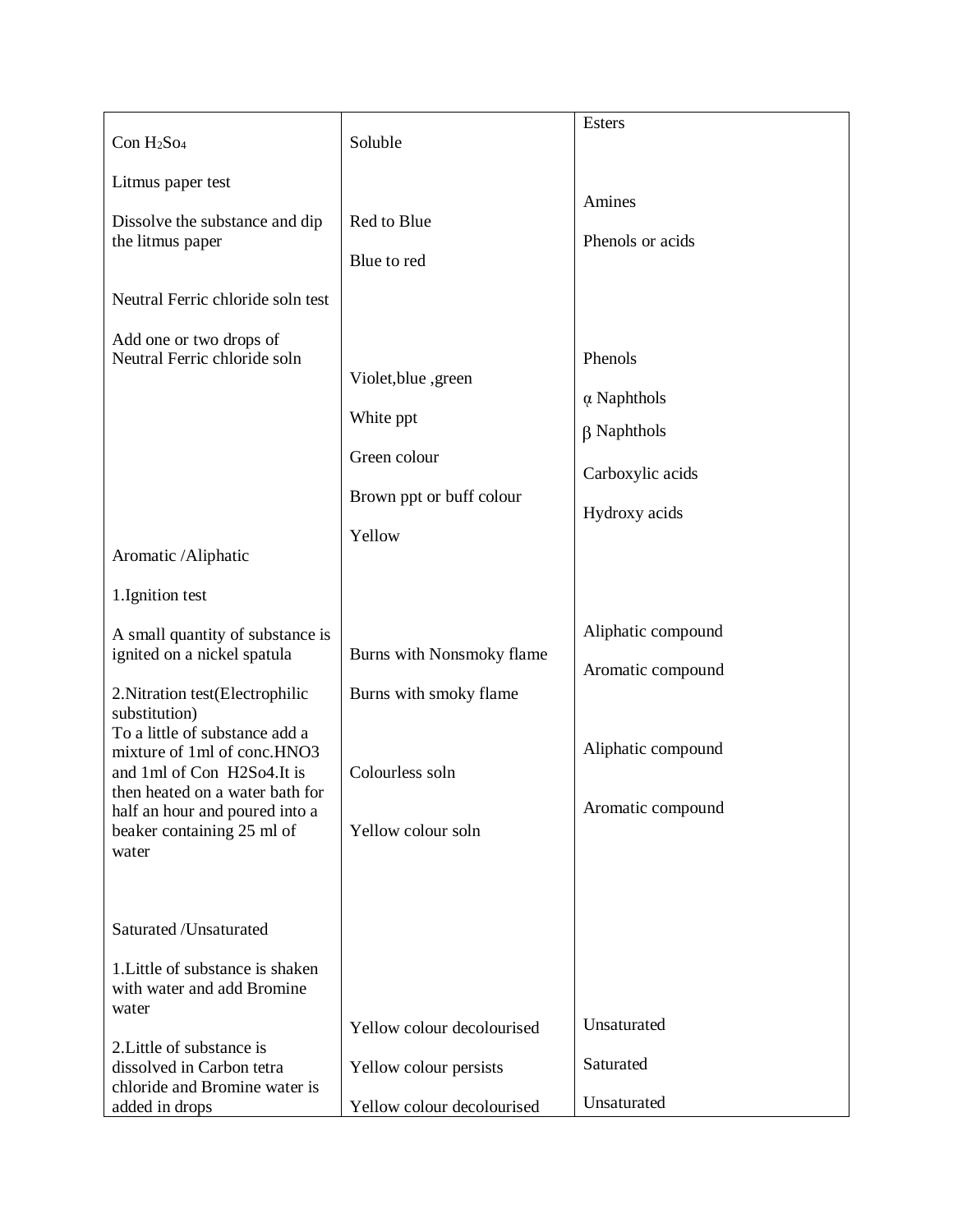| Baeyers test                                                                                                                      | Yellow colour persists   | Saturated   |
|-----------------------------------------------------------------------------------------------------------------------------------|--------------------------|-------------|
| Little of substance is shaken<br>with water and add one drop of<br>Sodium carbonate solution and<br>one or two drops of Dil Kmno4 |                          |             |
| solution                                                                                                                          | Pink colour decolourised | Unsaturated |
|                                                                                                                                   | Pink colour persists     | Saturated   |
|                                                                                                                                   |                          |             |
|                                                                                                                                   |                          |             |
|                                                                                                                                   |                          |             |
|                                                                                                                                   |                          |             |
|                                                                                                                                   |                          |             |
|                                                                                                                                   |                          |             |
|                                                                                                                                   |                          |             |
|                                                                                                                                   |                          |             |
|                                                                                                                                   |                          |             |
| $\mathbf{m}$ is $\mathbf{e}$ . The $\mathbf{u}$                                                                                   |                          |             |

# **Test for Elements**

(Nitrogen,sulphur ,halogens)

Sodium fusion test(Lassaigne's test)

 Add a small piece of freshly cut oil free sodium metal in a clean ignition tube . Heat it on the flame to melt it.Add little of the given sample ,heat it to red hot,and plunge immediately into about 10ml of distilled water in a china dish .Crush the fusion tube and boil the mixture for 5 minutes and filtered.This solution is called sodium fusion extract (SFE)

| <b>Test for Nitrogen</b>                                                                                                                                   |                                            |                      |
|------------------------------------------------------------------------------------------------------------------------------------------------------------|--------------------------------------------|----------------------|
| To 1 ml of SFE in a test tube<br>add few drops of freshly<br>prepared ferrous sulphate<br>powder. Heat it, cool and<br>acidify using Dil sulphuric<br>acid | Prussian blue or green colour is<br>formed | Presence of nitrogen |
| Test for Sulphur                                                                                                                                           |                                            |                      |
| 1. To 1 ml of SFE add one or<br>two drops of freshly prepared                                                                                              | Violet, red or purple colour               | Presence of sulphur  |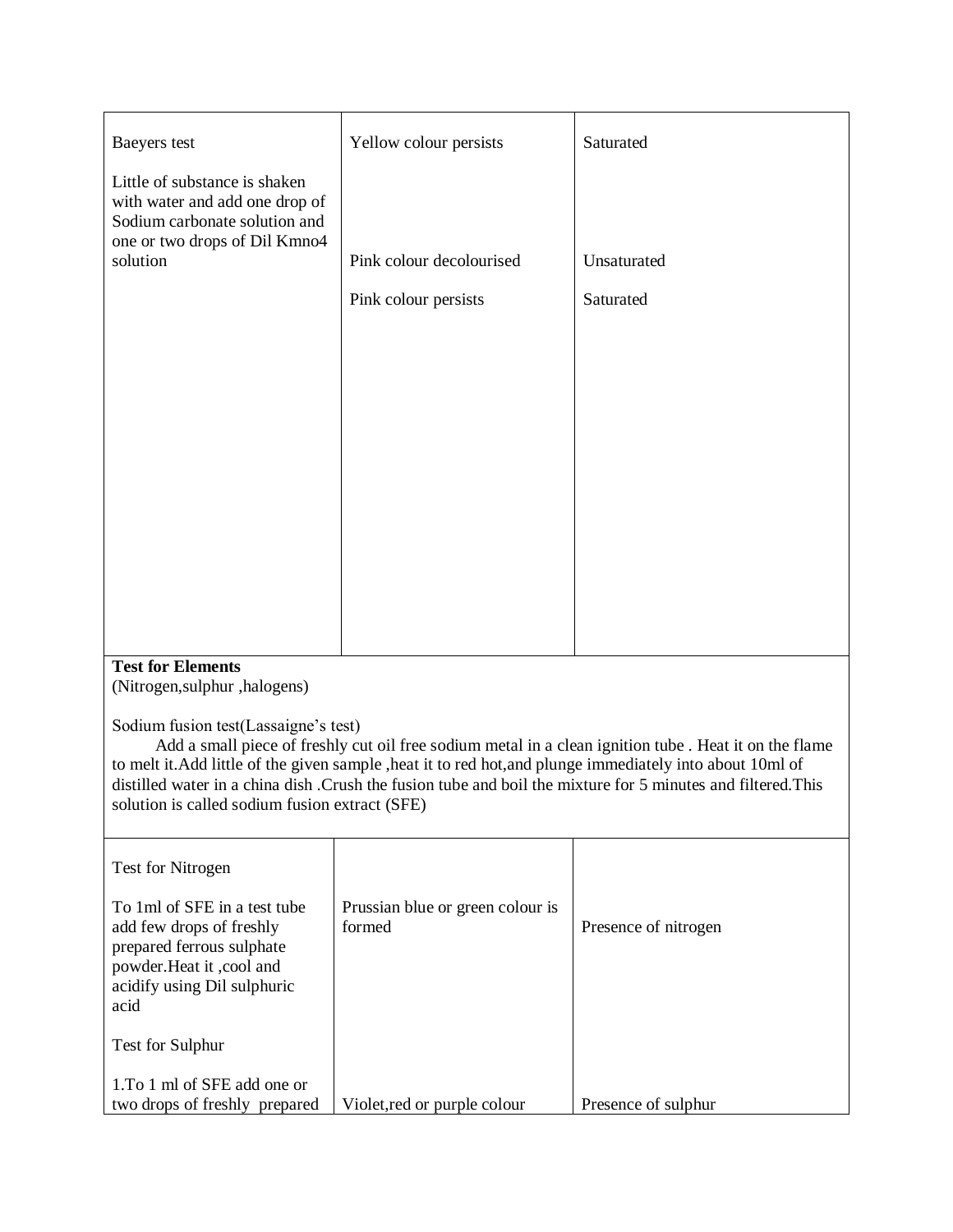| sodium Nitroprusside soln                                                                                                                                                                   |                                               |                                |
|---------------------------------------------------------------------------------------------------------------------------------------------------------------------------------------------|-----------------------------------------------|--------------------------------|
| 2. To 1 ml of SFE add a drop<br>of lead acetate solution                                                                                                                                    | Black ppt                                     | Presence of sulphur            |
| <b>Conformatory test for</b><br>Carbohydrates                                                                                                                                               |                                               |                                |
| Borsche's reagent<br>A small quantity of 2,4 Dinitro<br>phenyl hydrazine is moistened<br>with con H2So4 and then add<br>methyl alcohol and the given<br>substance .Heat it in water<br>bath | Yellowish orange colour                       | Presence of aldehyde or ketone |
| With Schiff's reagent                                                                                                                                                                       | Violet colour                                 | Presence of aldehyde           |
| Sub+Tollens<br>reagent(ammoniacal silver<br>nitrate) and heat it                                                                                                                            | Silver mirror at the sides of<br>testtube     | Presence of carbohydrates      |
| Sub+Fehlings reagent<br>A&B, heat it in a water bath                                                                                                                                        | Reddish brown ppt                             | Presence of Carbohydrates      |
| Molisch test<br>To the solution of the<br>substance add alcoholic alpha<br>naphthol and then add<br>ConcH2SO4 along the sides of<br>the test tube                                           | Violet ring at the junction of<br>two liquids | Presence of Carbohydrates      |
| Osazone test<br>$Sub + water$ , add phenyl<br>hydrazine. Heat for 5 minutes<br>in waterbath                                                                                                 | Yellow ppt                                    | Presence of Carbohydrates      |
| <b>Conformatory test for</b><br>Carboxylic acid                                                                                                                                             |                                               |                                |
| To the solution of the<br>substance dip a glass rod and<br>apply over Litmus paper                                                                                                          | Blue to red                                   | Presence of Carboxylic acid    |
| $Substance + sodium$<br>bicarbonate solution                                                                                                                                                | Brisk effervescence                           | Presence of Carboxylic acid    |
| Substance +little ethanol and a<br>drop of Con.H2SO4.Heat it in                                                                                                                             | Fruity odour                                  | Presence of Carboxylic acid    |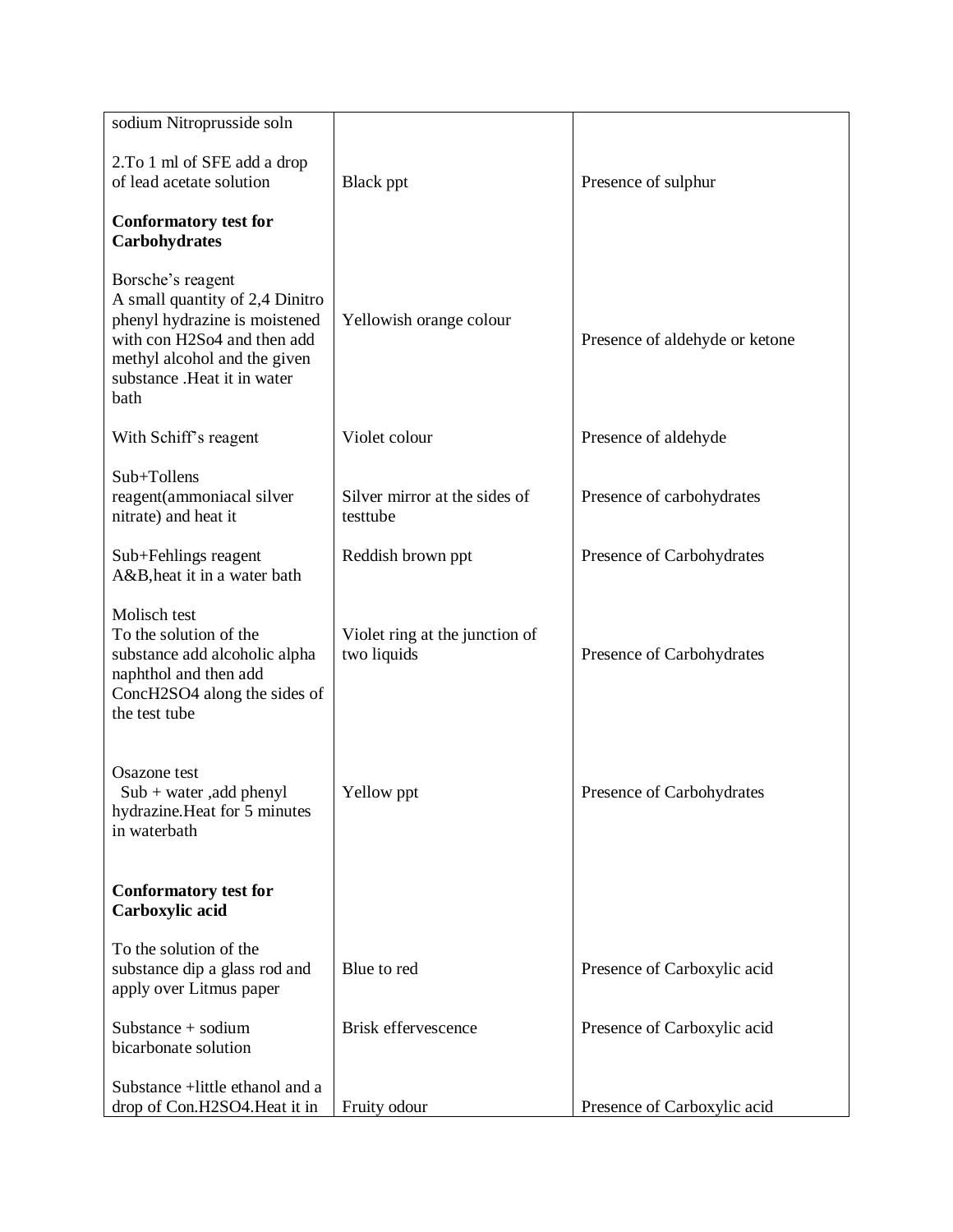| water bath for 5 miutes                                                                                                                                                                                                       |                                         |                               |
|-------------------------------------------------------------------------------------------------------------------------------------------------------------------------------------------------------------------------------|-----------------------------------------|-------------------------------|
| Fluorescein test<br>Sub + equal quantity of<br>resorcinol and moistened with<br>a drop of Con H2SO4. Heat for<br>5 to 10 minutes and pour it<br>into a beaker containing<br>Sodium hydroxide soln                             | Intense greenish yellow<br>fluorescence | Presence of Dicarboxylic acid |
| <b>Conformatory test for Esters</b>                                                                                                                                                                                           |                                         |                               |
| Hydrolysis<br>Sub is refluxed with<br>Concentrated solution of<br>sodium hydroxide and then<br>acidify with Con Hcl                                                                                                           | White Ppt                               | Presence of esters            |
| Hydroxamic acid test<br>$Sub+1$ ml of<br>Hydroxylamine hydrochloride<br>in alcohol. To this add 1ml of<br>sodium hydroxide and boil<br>gently for 2 min. Acidify with<br>dil hcl and add two drops of<br>ferric chloride soln | Violet of deep reddish brown            | Presence of esters            |
| <b>Conformatory test for</b><br><b>Phenols</b>                                                                                                                                                                                |                                         |                               |
| Ferric chloride test<br>Sub +Alcoholic or aqueous                                                                                                                                                                             | Blue or violet                          | Phenol, resorcinol            |
| 5% ferric chloride soln                                                                                                                                                                                                       | Pink or white                           | Alpha naphthol                |
|                                                                                                                                                                                                                               | Green to white                          | Beta naphthol                 |
|                                                                                                                                                                                                                               | Yellow                                  | Phenolic acid                 |
| Liebermann reaction                                                                                                                                                                                                           |                                         |                               |
| Sub in a dry test tube add 1 ml<br>of Conc H2SO4 , few sodium<br>Nitrite crystals heat it in<br>waterbath ,pour into beaker<br>having sodium hydroxide soln                                                                   | Blue green or blue violet colour        | Phenols                       |
| Phthalein test<br>Heat the substance with<br>phthalic anhydride and a drop                                                                                                                                                    |                                         |                               |